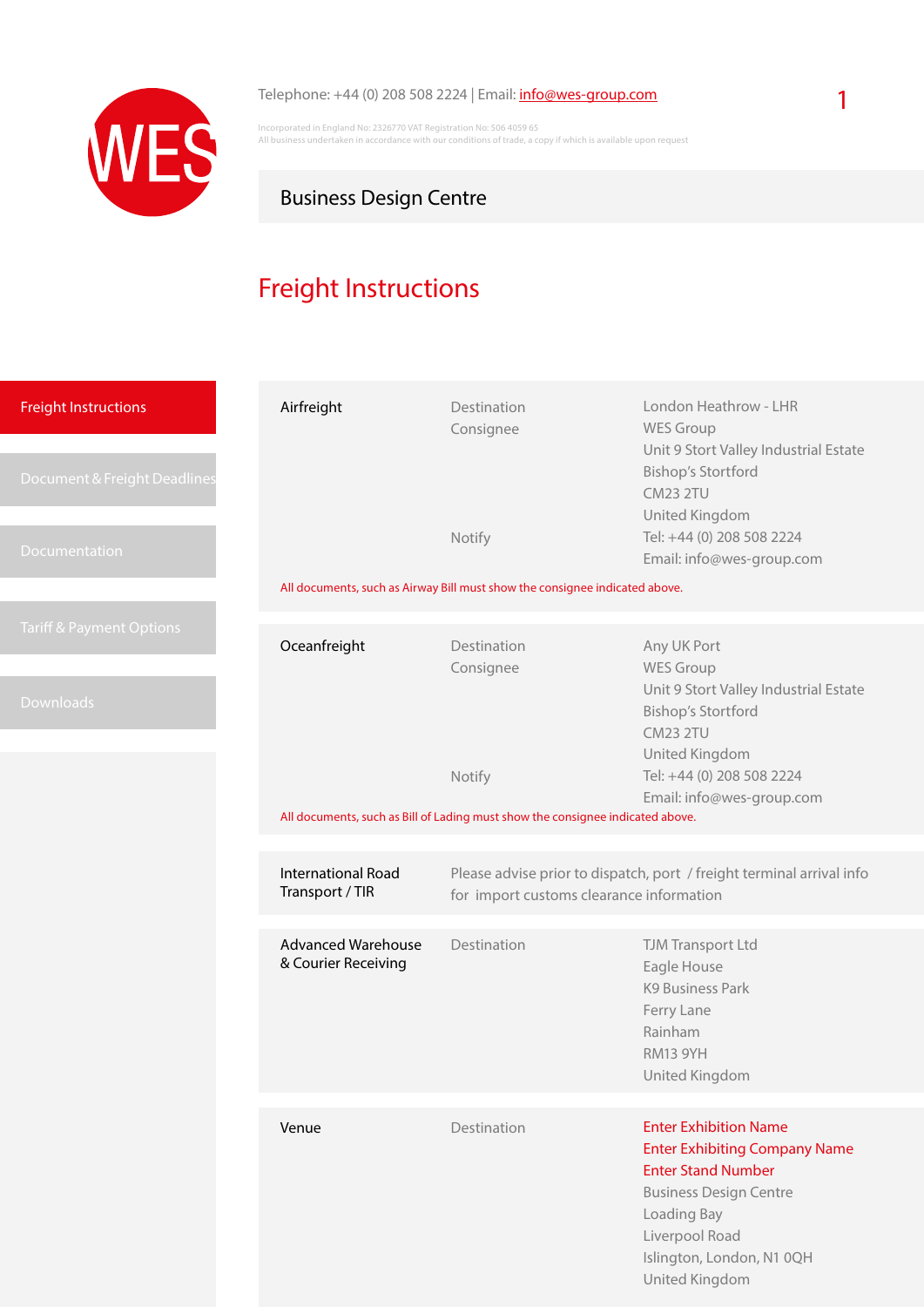<span id="page-1-0"></span>

Incorporated in England No: 2326770 VAT Registration No: 506 4059 65 All business undertaken in accordance with our conditions of trade, a copy if which is available upon request

## Business Design Centre

# Document & Freight Deadlines

| <b>Freight Instructions</b>  | Airfreight                                                 | <b>Documents Required</b>                                                                                      | 1 x Airway Bill<br>1 x Commercial invoice / packing list                                                                  |
|------------------------------|------------------------------------------------------------|----------------------------------------------------------------------------------------------------------------|---------------------------------------------------------------------------------------------------------------------------|
|                              |                                                            | Document Deadline                                                                                              | 5 days prior to arrival                                                                                                   |
| Document & Freight Deadlines |                                                            | Freight Deadline                                                                                               | 4 working days prior to delivery to stand                                                                                 |
|                              |                                                            |                                                                                                                |                                                                                                                           |
| Documentation                | Oceanfreight - FCL                                         | <b>Documents Required</b>                                                                                      | 1 x Express Bill of Lading                                                                                                |
|                              |                                                            | Document Deadline                                                                                              | 1 x Commercial invoice / packing list                                                                                     |
| Tariff & Payment Options     |                                                            | Freight Deadline                                                                                               | 5 days prior to arrival<br>7 working days prior to delivery to stand                                                      |
|                              |                                                            |                                                                                                                |                                                                                                                           |
|                              |                                                            |                                                                                                                |                                                                                                                           |
| <b>Downloads</b>             | Oceanfreight - LCL                                         | <b>Documents Required</b>                                                                                      | 1 x Express Bill of Lading                                                                                                |
|                              |                                                            |                                                                                                                | 1 x Commercial invoice / packing list                                                                                     |
|                              |                                                            | <b>Document Deadline</b>                                                                                       | 5 days prior to arrival                                                                                                   |
|                              |                                                            | Freight Deadline                                                                                               | 10 working days prior to delivery to stand                                                                                |
|                              |                                                            |                                                                                                                |                                                                                                                           |
|                              | <b>International Road</b>                                  | <b>Documents Required</b>                                                                                      | 1 x Commercial invoice / ATA Carnet                                                                                       |
|                              | Transport / TIR                                            | <b>Document Deadline</b>                                                                                       | 5 days prior to arrival                                                                                                   |
|                              |                                                            | Freight Deadline                                                                                               | 3 working days prior to build-up                                                                                          |
|                              |                                                            | Please advise prior to dispatch, port / freight terminal arrival info for import customs clearance information |                                                                                                                           |
|                              |                                                            |                                                                                                                |                                                                                                                           |
|                              | Advanced Warehouse Freight Deadline<br>& Courier Receiving |                                                                                                                | 3 working days prior to build-up                                                                                          |
|                              | Venue                                                      | Freight Deadline                                                                                               | During build-up period                                                                                                    |
|                              |                                                            | Please send all pre-alerts to info@wes-group.com or contact us on +44 (0) 208 508 2224                         |                                                                                                                           |
|                              |                                                            |                                                                                                                |                                                                                                                           |
|                              |                                                            |                                                                                                                |                                                                                                                           |
|                              | <b>Booking Deadlines</b>                                   | Fork Lifting                                                                                                   | 5 working days prior to service required                                                                                  |
|                              |                                                            | Storage                                                                                                        | 5 working days prior to service required                                                                                  |
|                              |                                                            |                                                                                                                |                                                                                                                           |
|                              | not be prioritised                                         |                                                                                                                | Bookings received after the deadline will have to book onsite during the build-up period with a credit card, however will |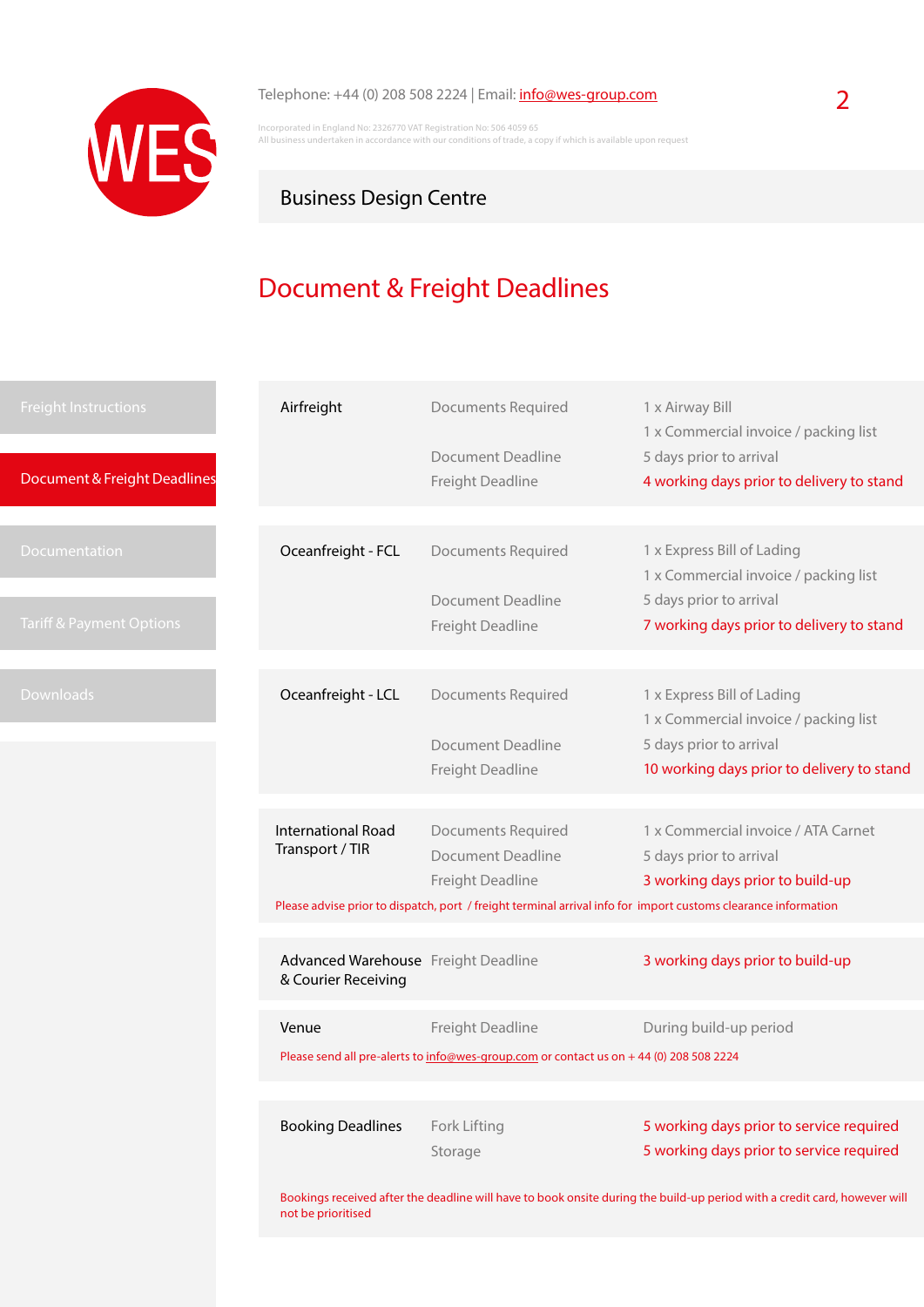<span id="page-2-0"></span>

Incorporated in England No: 2326770 VAT Registration No: 506 4059 65 All business undertaken in accordance with our conditions of trade, a copy if which is available upon requestions.

## Business Design Centre

# Documentation

Customs Formalities & Examination

**Documentation** 

AtA Carnet Entry for goods under ATA Carnet allows free movement of the goods within the UK, after the exhibition, for a period of up to 6 months or until the expiry of the Carnet, whichever occurs first, before which the goods must be exported (under Customs supervision).

**Temporary** Import Goods may be temporarily imported under WES Logistics temporary import bond facility, subject to a non-refundable bond fee. Please be advised that all goods entered under our security bond, remain under our control and, at the end of the show, should either be exported, or permanently imported, by WES Logistics.

Permanent For goods to remain in the United Kingdom import Duty and VAT will be Import applicable. Duty and VAT % rates are available. Giveaways are not always exempt from Duty and VAT.

#### Commercial Invoice & Packing List

In order to assist you in the preparation of documents, we can supply you with a combined commercial invoice and packing list. This must show full description of goods, including unit price and totals. Restrictions apply on quantities of giveaway items allowed which should be appropriate to the duration and attendance of the exhibition. The following must be shown:-

• Package number - it must match the case / markings mentioned

- Full description of contents and harmonisation codes
- Dimensions and gross weight

A copy of the commercial invoice / packing list should be firmly attached to the case beneath the case mark. Customs may examine the goods on importation, so it essential that a detailed packing list is provided to avoid delays in clearance. When cargo is shipped as an LCL / FCL container, a container packing list / manifest is required.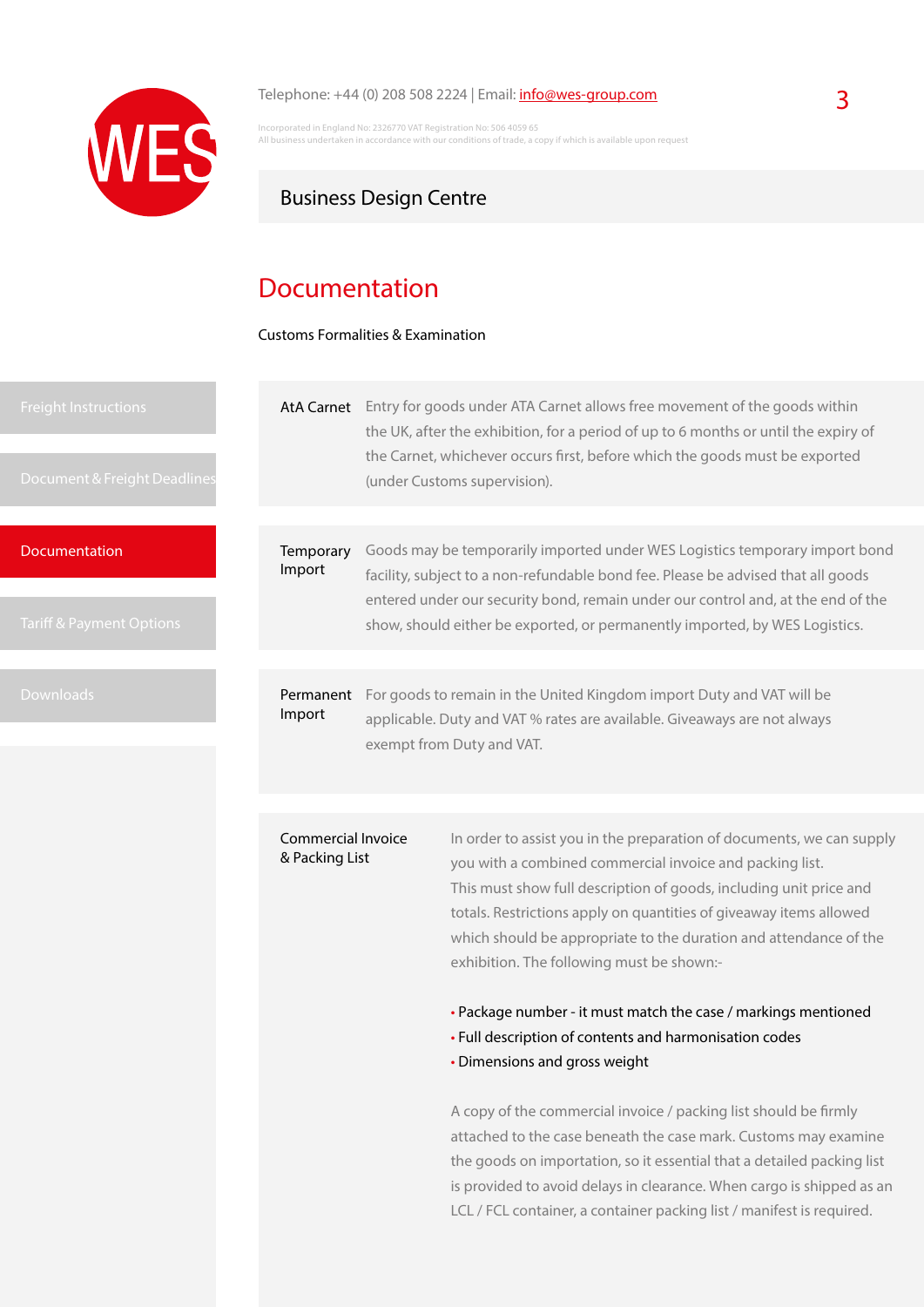<span id="page-3-0"></span>

## Telephone:  $+44$  (0) 208 508 2224 | Email:  $\frac{info@wes-group.com}{\text{if} \space q\text{if} \space q\text{if} \space q\text{if} \space q\text{if} \space q\text{if} \space q\text{if} \space q\text{if} \space q\text{if} \space q\text{if} \space q\text{if} \space q\text{if} \space q\text{if} \space q\text{if} \space q\text{if} \space q\text{if} \space q\text{if} \space q\text{if} \space q\text{if} \space q\text{if} \space q\text{if} \space$  $\frac{info@wes-group.com}{\text{if} \space q\text{if} \space q\text{if} \space q\text{if} \space q\text{if} \space q\text{if} \space q\text{if} \space q\text{if} \space q\text{if} \space q\text{if} \space q\text{if} \space q\text{if} \space q\text{if} \space q\text{if} \space q\text{if} \space q\text{if} \space q\text{if} \space q\text{if} \space q\text{if} \space q\text{if} \space q\text{if} \space$  $\frac{info@wes-group.com}{\text{if} \space q\text{if} \space q\text{if} \space q\text{if} \space q\text{if} \space q\text{if} \space q\text{if} \space q\text{if} \space q\text{if} \space q\text{if} \space q\text{if} \space q\text{if} \space q\text{if} \space q\text{if} \space q\text{if} \space q\text{if} \space q\text{if} \space q\text{if} \space q\text{if} \space q\text{if} \space q\text{if} \space$

Incorporated in England No: 2326770 VAT Registration No: 506 4059 65 All business undertaken in accordance with our conditions of trade, a copy if which is available upon request

# Business Design Centre

# Tariff & Payment Options

| <b>Freight Instructions</b><br>Document & Freight Deadlines | Tariff                 | Comprehensive quotations will be supplied upon receipt of<br>consignment details where requested or a copy of our tariff<br>of charges can be sent by e-mail.                                                                                                                                                                                         |  |
|-------------------------------------------------------------|------------------------|-------------------------------------------------------------------------------------------------------------------------------------------------------------------------------------------------------------------------------------------------------------------------------------------------------------------------------------------------------|--|
|                                                             |                        |                                                                                                                                                                                                                                                                                                                                                       |  |
| <b>Documentation</b>                                        | <b>Payment Options</b> | Unless freight is routed via our appointed agent or you have an<br>account with us, we will require immediate payment of all charges<br>upon receipt of invoice. Bank details are specified at the bottom of<br>the invoice. Credit cards are also accepted for account settlement.<br>All business, without exception, is handled subject to the WES |  |
| <b>Tariff &amp; Payment Options</b>                         |                        |                                                                                                                                                                                                                                                                                                                                                       |  |
| <b>Downloads</b>                                            |                        | Group trading terms and conditions whether we act as agents or<br>otherwise, a copy of which is available upon request.                                                                                                                                                                                                                               |  |